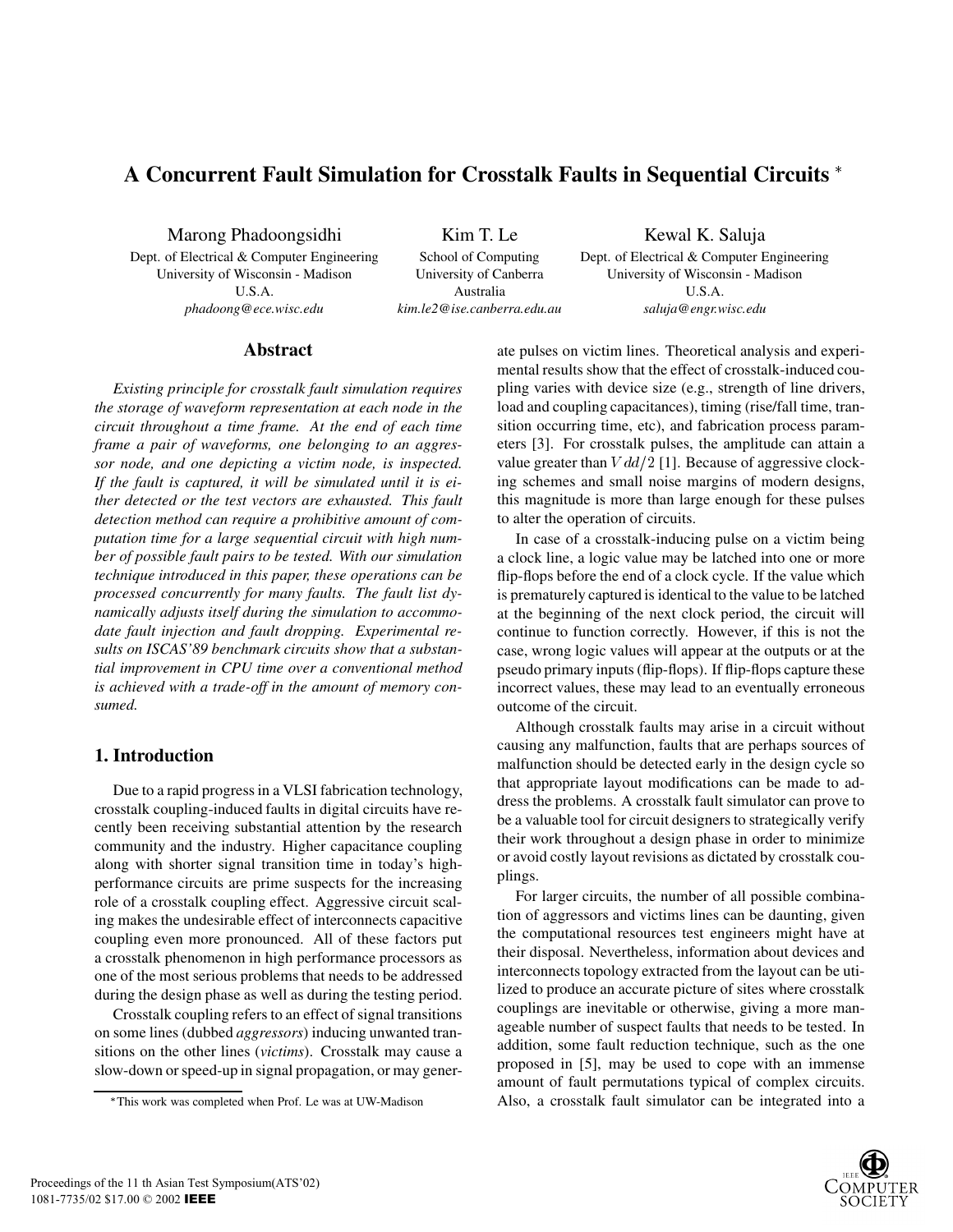conventional test generation or a diagnosis system [7] to create a more complete VLSI testing suite.

The main purpose of this paper is to give an efficient implementation of a crosstalk-pulse fault simulator. The paper is organized as follows. We first visit a previous design of a crosstalk fault simulator and study its underlying principle as well as its weaknesses. Next, we propose ideas of how our implementation of the simulator is capable of addressing those issues. In Sections 3, we present the outline of our simulator and the simulation algorithm with an example to illustrate the proposed algorithm. Experimental results and relevant discussions are presented in Section 4. We finally conclude the paper in Section 5.

# **2. Previous Work and Contributions**

A simulator for crosstalk-pulse faults in sequential circuits was developed and presented in [4]. A simple update of this simulator with modifications suitable for crosstalk fault diagnosis tool is described in [7]. The construct of a 3-value crosstalk fault simulator fundamentally lies in the way changes in logic values are represented at a node (i.e. gate/flip-flop outputs, primary inputs and outputs) in each time frame. Logic values of a node at different time steps are stored as a bitmap (Figure 1) to signify the logic waveform at the node for a particular time frame. Upon the conclusion of each time frame, a pair of waveforms from an aggressor node and a victim node (i.e., fault pair) is examined in order to determine whether the pair can be considered as a crosstalk pulse fault candidate. If a pulse-generating condition is met, re-simulation of this time frame with this particular fault injected to the circuit will be necessary in order to determine if the injected crosstalk fault will be detected. This process is repeated for each time frame until either the fault of interest is detected or the test vectors are exhausted.



**Figure 1. Waveform of Logic Values**

To keep memory usage reasonable, the conventional simulator utilizes bitmap data only for nodes belonging to the two fan-in cones. The first cone roots back from the output of an aggressor toward primary inputs, and the second cone originates from the data input line of the victim flip-flop back to the primary inputs. Due to this arrangement, the simulator must start from the first vector of a test sequence for every fault being tested as data calculated for the simulation of one fault cannot be reused to simulate another fault. For a larger circuit with a significant amount of faults to be tested, the cost measured by the amount of CPU time can quickly become intolerable if only one fault can be injected per pass of a test vectors sequence.

To combat excessive amount of computation time required by the conventional crosstalk-pulse fault simulator, we develop a new simulator which employs an algorithm capable of processing multiple faults in each time frame. Even thought the amount of memory consumed by the simulator (which is a function of the size of a fault batch to be simulated concurrently) can be high if the fault batch is chosen to be large, the reduction in total execution time can be significant. As the experiments suggest, the trade-off between memory usage and CPU time is well worthwhile.

In the following section, the new crosstalk-induced pulse fault and the algorithm associated with it will be discussed in detail. An example of how the algorithm works will also be given to assist interested readers in understanding the simulator.

# **3. Fault Simulator and Simulation Algorithm**

We will give a high level description of our concurrent crosstalk fault simulator and the outline of the processes involved. For a more elaborate view of a conventional bitmapbased crosstalk fault simulator, readers are advised to refer to [4] and [7]. Next, in sections 3.2 and 3.3, two operations that are of essence for the crosstalk fault simulation are described in detail. A simple example to illustrate key simulation ideas are given in section 3.4.

#### **3.1. Simulator Overview**

A crosstalk fault simulator can be thought of as a regular sequential circuit logic simulator with fault injection and fault detection capability built into it. In a regular logic simulator, each node in the circuit only needs to be allocated a memory space to store a logical value of 0, 1, or an unknown value U. Straightforward modification of a logic simulator can be made to convert a logic simulator to a fault simulator for stuck-at type faults.

Unfortunately, the situation is more complex in case of a crosstalk-pulse fault simulator. Transitions (waveforms) at each node of a circuit need to be recorded for inspection at the end of each time frame. A *time frame* is composed of a finer-grain time units called time steps. A *time step* corresponds to how long it takes for a logic value to propagate from an input to an output of a gate. For this experiment, we set this value to be one (i.e. a unit delay), but it can be altered to adapt to a different gate delay model. The number of time steps in a time frame equals to the maximum number of times a particular signal must travel through gates, from a primary (or pseudo-primary) input before it reaches

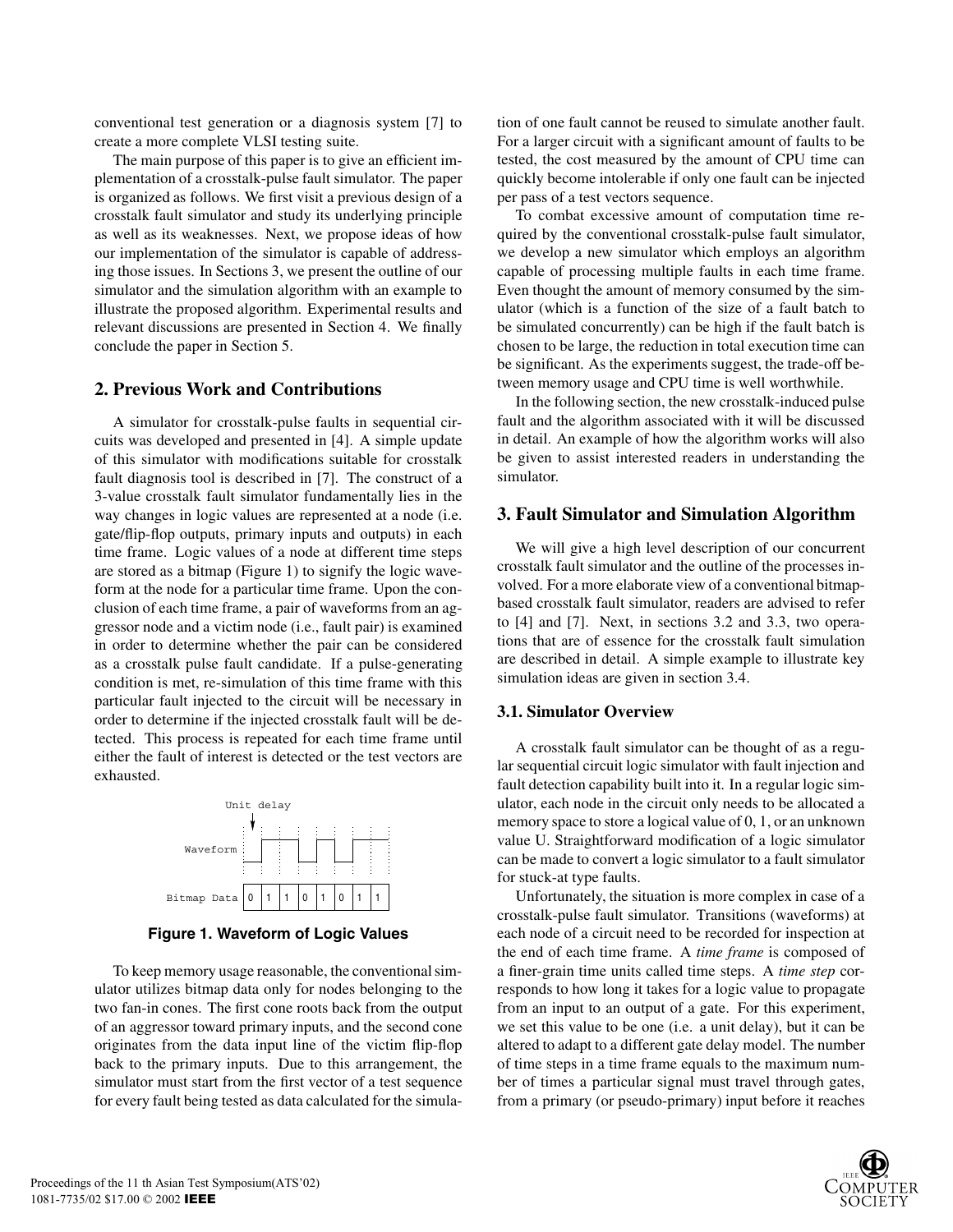a primary (or pseudo-primary) output. This number therefore corresponds to maximum depth of the circuit.

Integer-type storage (strictly speaking, 2 integer buffers per node for a 3-value logic) is assigned to each node. Since in most architectures an integer is 32-bit long, the maximum number of levels a circuit can have is limited by this number (although *long int* or a concatenation of integers can be used to extend this limit to 64 or more). For a unit delay time, the change in logic value throughout the time frame is illustrated in Figure 1.

Each node in the circuit is assigned two sets of buffers. The first set, *normal buffers*, is used to store waveforms during the fault-free logic simulation for each time frame. The second set, dubbed *fault buffers*, is allocated for storing waveforms during faulty machine simulation. The number of fault buffers allotted to each node corresponds to the *batch size*, the number of faults that can be simulated on a single pass of the test sequence. The batch size is related to the number of nodes that act as aggressors of the current simulation run, and is a product of the number of aggressor and the number of flip-flops (victims). Although other combinations are possible, our simulator takes an aggressor as either a primary input, primary output, or output of a gate in the circuit. The victim can only be a flip-flop (a clock line to a flip-flop, to be precise).

For each simulation iteration, the simulator goes through all the test vectors until all faults of the current batch are detected or the test vectors are exhausted. Hence, the number of iterations is inversely proportional to the size of the fault batch that is set per iteration. Fewer numbers of iterations implies less CPU time required for fault simulation, although the memory consumption grows as a function of gates in the circuit for each fault added to the batch.

For each time frame, the simulator starts with a logic simulation of the fault-free circuit concurrently with faulty circuit simulation. At the end of the time frame, the simulator checks primary outputs for any fault detection. Also, *state* (i.e., primary and pseudo-primary outputs) of each faulty machines is examined. If a faulty machine state converges to a good machine state, this faulty machine will be deactivated, and will be re-considered during the faultcapturing check (section 3.2).

It will become clearer in the following sections the importance of logic waveforms at node buffers in fault capturing and fault simulation.

# **3.2. Fault Capturing Criteria**

At the end of a fault-free simulation for each time frame, each aggressor-victim pair from the fault batch is checked in order to determine if it has met the condition that would create a valid pulse on a victim flip-flops clock line. A pulse on the victim line is generated (via crosstalk-coupling effect) by a transition of a logic level on an aggressor. For the pulse to be valid, the transition to a different logic value on an aggressor needs to hold on to the new level long enough before the next transition can take place (if any). This duration is specified as a *pulse width* (PD in Figure 2 and 3). For our purpose, this value is set to one unit, although it can be altered to suit the technology. For flip-flops that capture their inputs at a positive edge of a clock signal, there are two conditions in which a valid pulse on a victims clock line is generated:

**[Pulse-Generating Condition 1]** During the time when the clock signal is at a logical 1 (i.e, the *on* duty phase), a  $1\rightarrow 0$  (*down*) transition (at time  $T_{ON}$ ) on an aggressor will induce a down transition on the victims clock line. After a period of previously defined pulse width, the signal on the clock line will restore itself, thus creating a pulse (Figure 2). The negative transition on an aggressor has to be at least one unit of a pulse width before the clock enters the off duty phase. If this criterion is not met, then a down transition on an aggressor will not generate a pulse on the victim clock line

**[Pulse-Generating Condition 2]** During the time when the clock signal is at a logical 0 (i.e, the *off* duty phase), a  $0 \rightarrow 1$  $(up)$  transition (at time  $T_{OFF}$ ) on an aggressor will induce an up transition on the victims clock line. This up transition on the aggressor must be at least one unit of a pulse width before the clock enters the on duty phase (Figure 2).



#### **Figure 2. Pulse Generating Conditions**

If *either* one of the above conditions is satisfied, a spurious pulse is said to be validly generated on the clock line of a victim flip-flop. Thus, a crosstalk-induced positive transition on the victim line will capture the input value of the flip-flip as its output value. However, in order to determine the captured value, the following constraint must not be violated:

**[Timing Constraint]** If the input of a flip-flop is held to a constant logic value for at least a time period which satisfies the flip-flop's *setup* and *hold* time, a crosstalk-induced pulse on the flip-flop's clock line will cause the output of the flip-flop to acquire the same logic value as its input.

Although one of the pulse-generating conditions is satis-

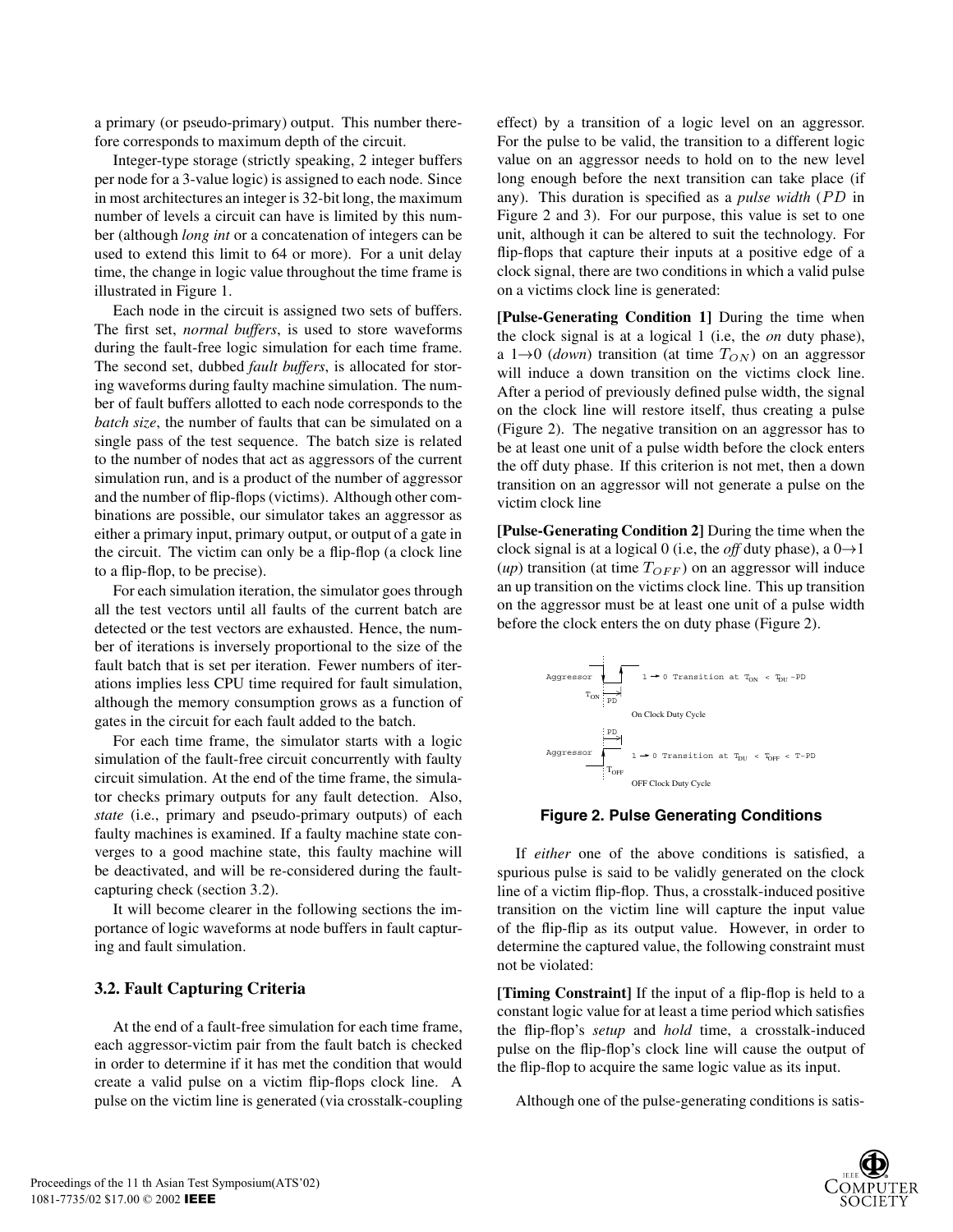fied, it is possible that the faulty value does not propagate to the flip-flop's output. Specifically, the capturing becomes redundant if the logic value at the flip-flop's input is identical to the value at the flip-flop's output at the time the capturing occurs.

**[Fault Capturing Criteria]** The fault due to a crosstalkinducing pulse on a flip-flop's clock line is said to be *captured* if and only if the following two conditions hold:

- 1. Either one of the two pulse-generating conditions is satisfied.
- 2. Logic value at the flip-flop's input is *different* than the value at the flip-flop's output.

If the Timing Constraint is not violated, the fault is considered *actual-captured*. Otherwise, the fault is considered *potential-captured* (Figure 3).



**Figure 3. Fault Capturing**

#### **3.3. Fault Simulation and Detection**

If the fault of interest is captured according to the criteria outlined in the previous section, the machine corresponding to this fault will be activated. First, the faulty machine is created by replication of the good circuit (i.e., node buffers associated with this fault are assigned values from corresponding buffers belong to the good circuit). To complete the activation of our new *copy* of faulty circuit, the faulty machine's victim buffer *from* the time step at which the capturing takes place are overwritten by the captured value. This procedure is called *fault injection*.

The current time frame of this faulty circuit is resimulated (along with other faulty circuits in case there is more than one fault being captured). At the end of time frame, primary outputs of each faulty circuit are compared to those belong to a normal circuit. If *each* primary output of a faulty circuit matches the corresponding primary output of normal circuit, it is said that the fault is *not detectable* in this time frame. This faulty circuit will thus be simulated along with the normal circuit in the next time frame. However, if there is *at least one* mismatch between the primary outputs of the normal and faulty circuit, the fault is said to be *detected*. If this fault has been marked as an actual-capture, it is recorded as being actual-detected,

and is dropped from the simulation. Otherwise, the fault is recorded as potential-detected before being re-labeled as *not-detected*, hoping that the fault will be actual-capture in the future (which could eventually lead to a true detection).

It is important to note that if at the end of the time frame re-simulation the *state* of a faulty circuit becomes identical to that of a good circuit, then it becomes unnecessary to further simulate this faulty machine. Once the *state reconvergence* happens, the faulty circuit's behavior is indistinguishable from the good circuit. Thus, the faulty machine can be deactivated until the next capturing by this crosstalk fault.

Figure 4 summarizes the fault simulation algorithm as described in the previous sections.

## **3.4. Example**

The following example will help clarify the key ideas of the algorithm. Figure 5 depicts a part of a circuit in which there are nine aggressors and one victim. Assuming that the fault batch size equals to the number of aggressors, each node is therefore allocated one normal buffer and nine fault buffers. In this case, a good circuit and 9 other faulty circuits can be concurrently simulated at a time. Fault buffer No.1 is assigned to fault *A/J*, fault buffer No.2 to *B/J*, and so on. Assume that there are 4 test vectors to be used, the simulation will be run for 4 time frames.

At time frame  $T f_0$ , fault  $B/J$  (2) and  $E/J$  (5) satisfy the actual and potential fault capturing criteria, respectively. Hence, fault buffer No.2 and No.5 of each node are activated and setup. After re-simulation of time frame  $T f_0$ , *E/J* is detected while *B/J* is not. Being potentially captured, fault *E/J* will be recorded as potentially detected fault before its status is changed to not-detected. As a result, fault buffer No.5 will be deactivated, and will not be involved in the simulation of the next time frame. However, since *B/J* has been an actual-capture, fault buffer No.2 will be processed during the simulation of the next time frame. At the end of time frame  $T f_2$ , fault  $B/J$  has yet to be detected, and the simulation proceeds to the next time frame. At the end of time frame  $T f_3$ , another fault ( $D/J$ ) meets the actual capturing criterion, hence fault buffer No.4 of each node is activated, and this faulty circuit is re-simulated. *D/J* is not detected but remains activated together with *B/J* at the end of  $T f_2$  time frame re-simulation. Finally,  $B/J$  is detected in time frame  $T f_3$ , and is therefore dropped from the simulation.

# **4. Experimental Results**

We implemented our concurrent fault simulator in the C++ programming language. All the experiments are conducted on an Intel P4 1.8 GHz Linux workstation, with

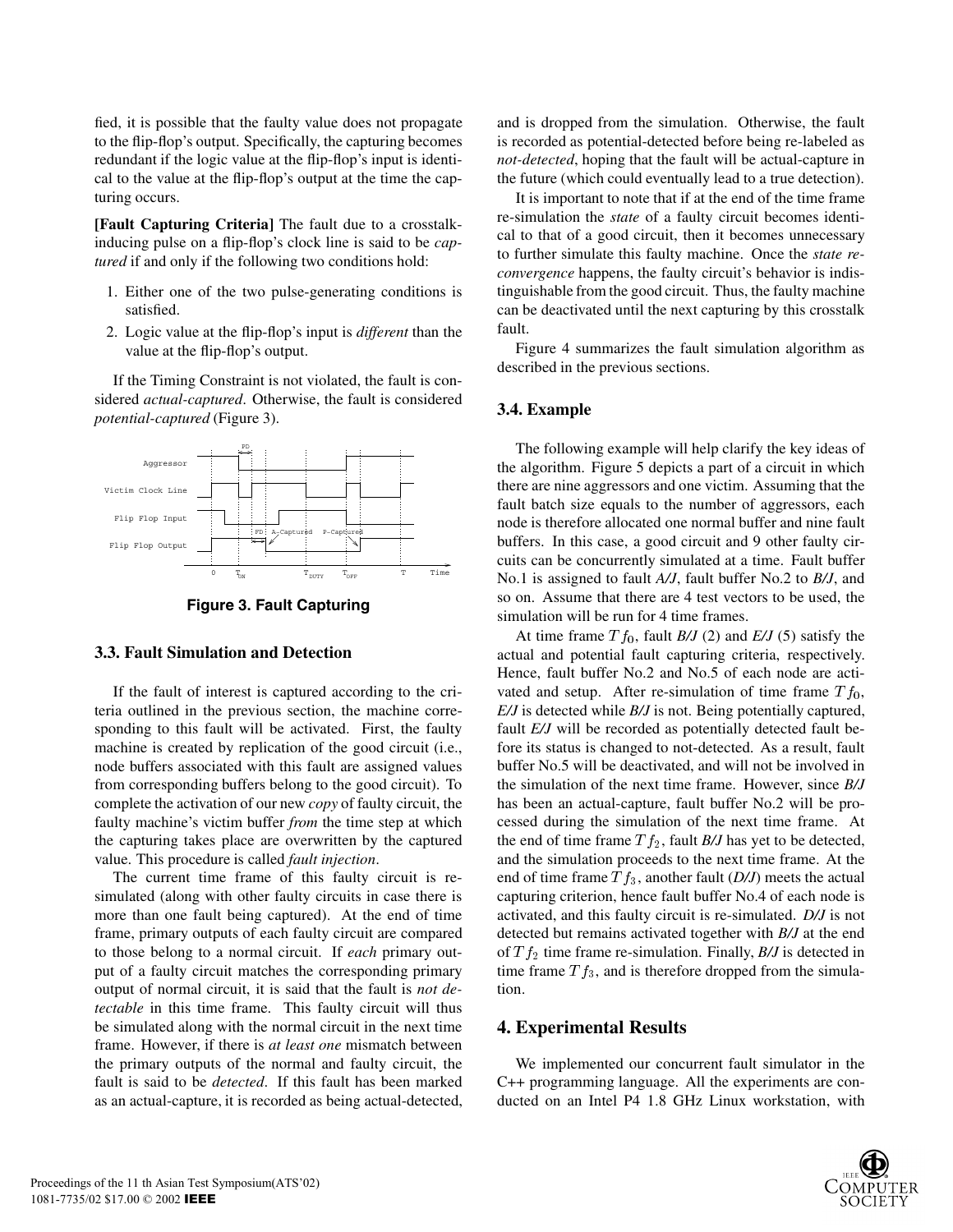```
 
P_capture_list = P_detect_list = φ
Suspect_List = {All crosstalk faults to be simulated}A_capture_list = A_detect_list = \phin = 0while [TFn not exceeding test sequence length] {
   simulate good circuit
   for each [fault Fi in A_capture_list] {
     simulate Fi
     if [Fi == detected] {
        remove Fi from A_capture_list
        add Fi to A_detect_list
     }
     else if [STATE(Fi) == STATE(good circuit)] {
          remove Fi from A_capture_list
         put Fi back to Suspect list
     }
   }
   for each [fault Fj in P_capture_list] {
     simulate Fj
     if [F] == detected] copy Fj to P_detect_list, Suspect_list
          remove Fj from P_capture_list
     }
     else if [STATE(Fj) == STATE(good circuit)] remove Fj from P_capture_list
          put Fj back to Suspect_list
     }
   }
   for each [fault Fk in Suspect_list] {
     check the capture of Fk
     if [Fk == Actual_captured] {
          remove Fk from Suspect_list
         add Fk to A capture list
          re-simulate Fk
         if [FK == detected] remove Fk from A_capture_list
             add Fk to A_detect_list
      }
         \text{else if } [STATE(Fk) == STATE(good circuit)] {
             remove Fk from A_capture_list
             put Fk back to Suspect_list
          }
     }
     if [Fk == Potential_captured] {
          remove Fk from Suspect_list
         add Fk to P capture list
          re-simulate Fk
          if [Fk == detected] {
             copy Fk to P_detect_list, Suspect_list
             remove Fk from P_capture_list
      }
          else if [STATE(Fk) == STATE(good circuit)] {
             remove Fk from P_capture_list
            put Fk back to Suspect list
          }
     }
   }
   increment n
}
```
# **Figure 4. Fault Simulation Algorithm**

512MB of physical memory. We ran our simulator on several ISCAS'89 [2] benchmark circuits, using vectors provided by FASTEST [6] as test sequences. For comparison purpose, we ran the same benchmark circuits and test sequences on the conventional crosstalk fault simulator originally used in [4] and updated in [7]. Table 1 summarizes the information about benchmark circuits and test sequences used in the experiments. Table 2 and 3 present experimen-



**Figure 5. Sample Circuit**

| Table 1. Circuits and Test Vectors Information |     |     |      |       |       |           |  |
|------------------------------------------------|-----|-----|------|-------|-------|-----------|--|
| Circuit                                        | No. | No. | No.  | No.   | Max   | Test Seq. |  |
|                                                | PI  | PO  | FF   | Gates | Level | Length    |  |
| s298                                           | 3   | 6   | 14   | 119   | 9     | 105       |  |
| s344                                           | 9   | 11  | 15   | 159   | 11    | 82        |  |
| s349                                           | 9   | 11  | 15   | 161   | 20    | 94        |  |
| s382                                           | 3   | 6   | 21   | 158   | 9     | 77        |  |
| s386                                           | 7   | 7   | 6    | 159   | 11    | 108       |  |
| s444                                           | 3   | 6   | 21   | 181   | 11    | 66        |  |
| s820                                           | 18  | 19  | 5    | 289   | 10    | 15        |  |
| s953                                           | 16  | 23  | 29   | 395   | 16    | 13        |  |
| s1196                                          | 14  | 14  | 18   | 529   | 24    | 351       |  |
| s1238                                          | 14  | 14  | 18   | 508   | 22    | 342       |  |
| s1488                                          | 8   | 19  | 6    | 653   | 17    | 158       |  |
| s1494                                          | 8   | 19  | 6    | 647   | 17    | 128       |  |
| s5378                                          | 35  | 49  | 179  | 2779  | 25    | 907       |  |
| s35932                                         | 35  | 320 | 1728 | 16065 | 29    | 497       |  |

tal results for the conventional and our new concurrent fault simulators. Column 2 of the tables shows the total number of crosstalk aggressor-victim pairs simulated. The third and forth columns give the number of faults potentially and actually detected by the fault simulations. The sums of faults detected are given in column 5. Column 6 shows the percentage of the total faults detected with respect to the number of faults included in the simulation (as specified in the second column). The execution time of each circuit is shown in column 7. The memory usage is also provided for our concurrent simulator (memory consumption of the conventional simulator is not included as it never exceeds 3 MB, hence it will not give a meaningful comparison to our simulator). For circuits s5378 and s35932, the simulation was done on a set of 100 randomly selected faults to ensure that the simulation be completed within a reasonable amount of time.

We compare some aspects of the conventional and our new simulator in Table 4. Column 2, 3, and 4 show the number of potential, actual, and total faults detected as ratios of the conventional simulator to the concurrent simulator. The ratios of fault coverage as described previously is given in column 5. Finally, the ratio of the CPU time of the old simulator to the new one is displayed in the last column.

We notice that the fault coverage in our simulator is generally lower than the conventional crosstalk fault simulator in smaller circuits, although the coverages are similar for s344 and s386. Yet on bigger circuits, better or similar fault coverage is obtained by our new simulator. We believe the discrepancy of the number of detected faults stems from a